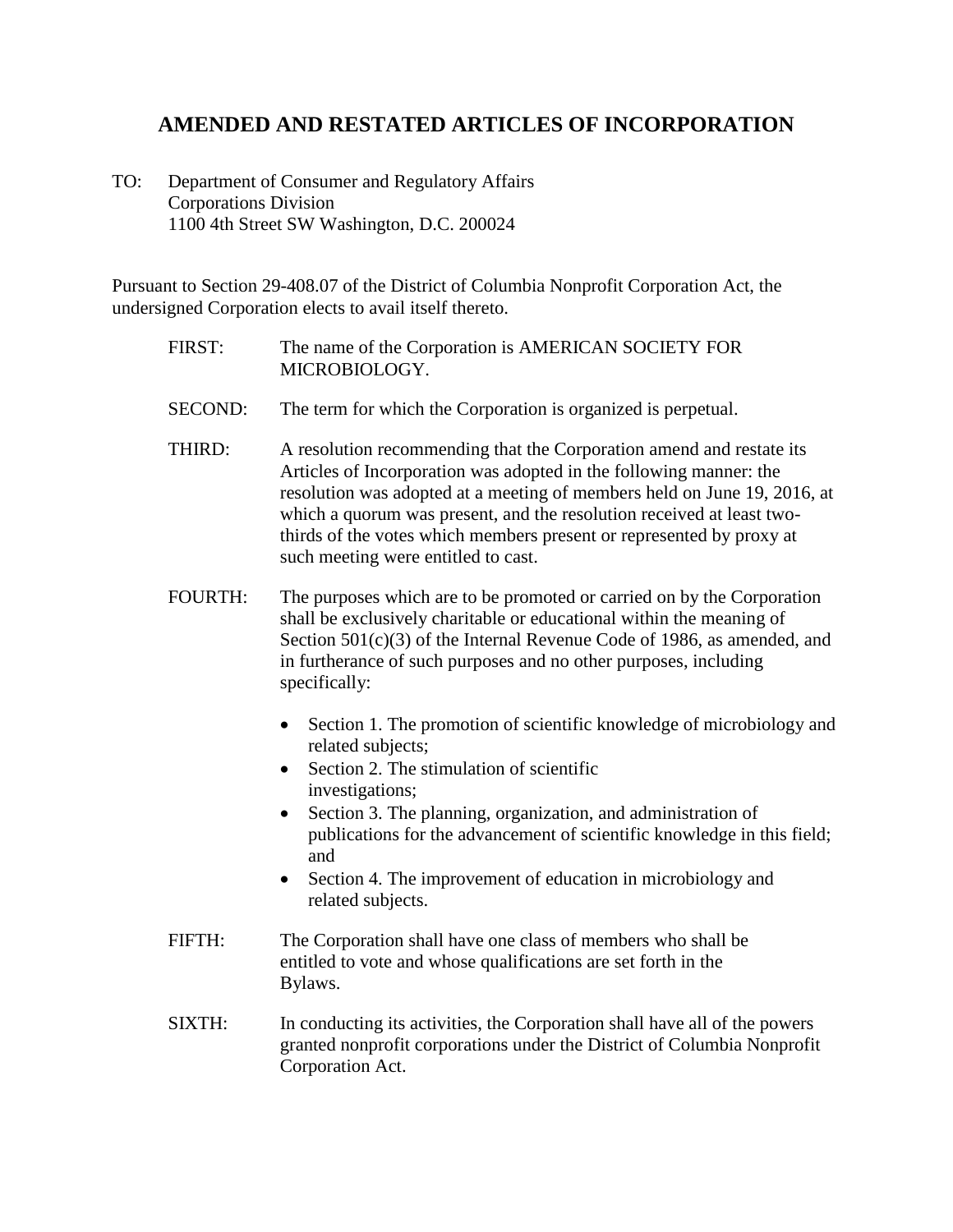SEVENTH: In conducting its activities, the Corporation shall observe the following regulations:

> (a) The internal affairs of the Corporation shall be regulated by a Board of Directors whose actions shall be consistent with the requirements of the District of Columbia Nonprofit Corporation Act and the Bylaws of the Corporation.

(b) No part of the assets or the net earnings of the Corporation shall ever be used for, nor shall the Corporation ever be organized or operated for, purposes that are not exclusively charitable or educational within the meaning of Section 501(c)(3) of the Internal Revenue Code.

(c) No part of the assets or net earnings of the Corporation, current or accumulated, shall inure to the benefit of, or be distributable as dividends or otherwise, to the directors, officers, or employees of the Corporation, or to other private persons, except that the Corporation is authorized and empowered to pay reasonable compensation for services actually rendered and to make payments and distributions to further its purposes and objectives.

(d) No director, officer, employee, member of a Committee, person connected with the Corporation, or any other private individual shall be entitled to share in the distribution of the corporate assets upon the dissolution of the Corporation.

(e) Upon dissolution or winding up, assets of the Corporation then remaining in the hands of the Board of Directors shall, after paying or making provisions for payment of all liabilities of the Corporation, be distributed, transferred, conveyed, delivered and paid over only to educational, scientific, religious and charitable organizations that are exempt from Federal income tax under Section  $501(c)(3)$  of the Internal Revenue Code and which are not private foundations within the meaning of Section 509(a) of the Code, except that no distribution shall be made to organizations testing for public safety; the distributions shall be made on whatever terms and conditions and in whatever amounts the Board of Directors may determine, to be used by the institutions receiving them exclusively for educational, scientific, or charitable purposes.

(f) No substantial part of the activities of the Corporation shall be the carrying on of propaganda or